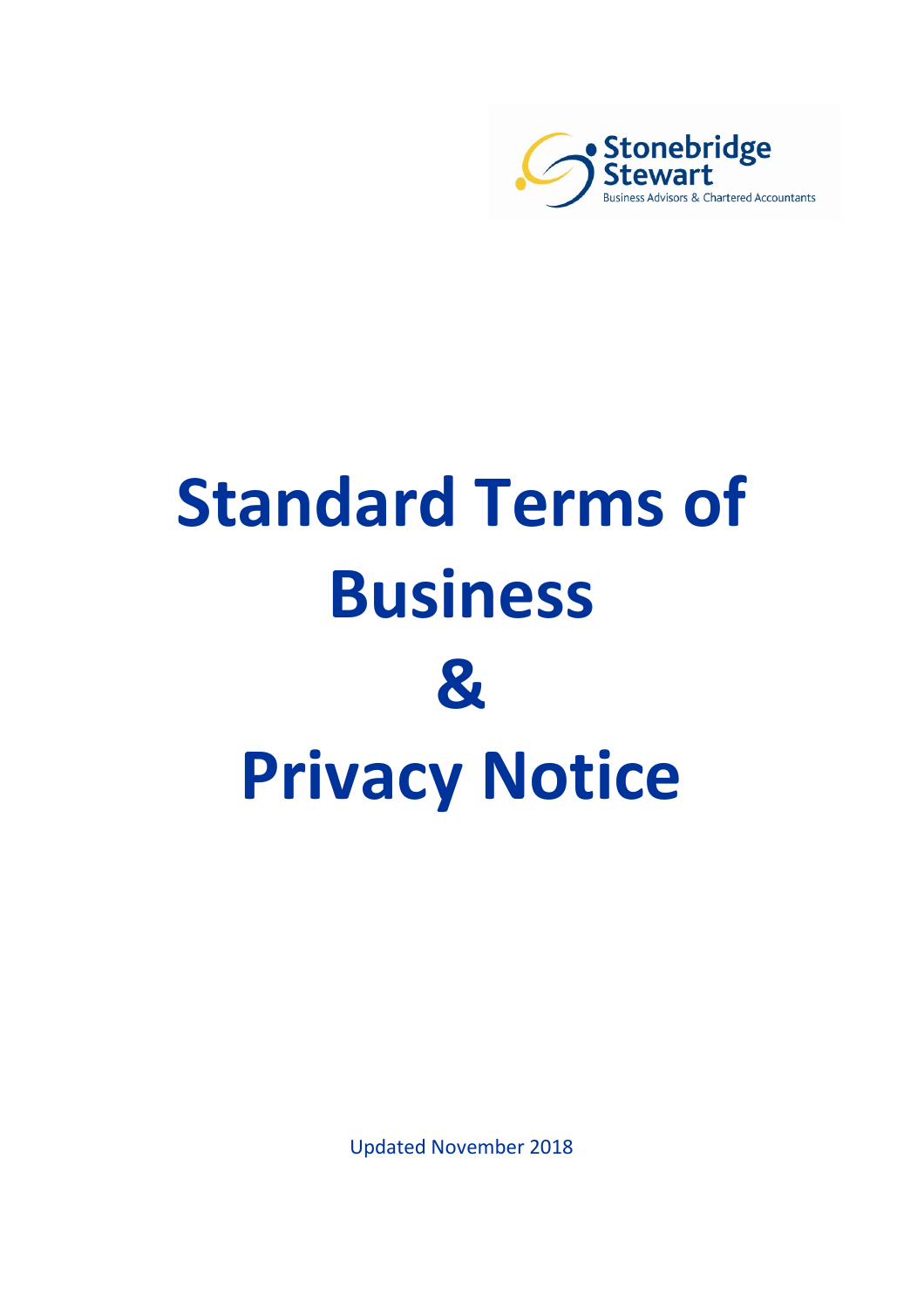# **STANDARD TERMS OF BUSINESS**

#### **1 Applicable Law**

- 1.1 Our engagement letter, the schedule of services and our standard terms and conditions of business are governed by and should be construed in accordance with English law. Each party agrees that the courts of England will have exclusive jurisdiction in relation to any claim, dispute or difference of opinion concerning this engagement letter and any matter arising from it. Each party irrevocably waives any right to object to any action being brought in those Courts, to claim that the action has been brought in an inappropriate forum, or to claim that those Courts do not have jurisdiction.
- 1.2 We will not accept responsibility if you act on advice previously given by us without first confirming with us that the advice is still valid in light of any change in the law or in your circumstances. We will accept no liability for losses arising from changes in the law, or the interpretation thereof, that occur after the date on which the advice was given.

#### **2 Client identification**

2.1 As with other professional services firms, we are required to identify our clients for the purposes of the UK anti-money laundering legislation. We may request from you, and retain, such information and documentation as we require for these purposes and/or make searches of appropriate databases. If we are not able to obtain satisfactory evidence of your identity, we will not be able to proceed with the engagement.

#### **3 Clients' Money**

- 3.1 We may from time to time hold client money on your behalf. Such money will be held in trust in a client bank account, which is segregated from the firm's funds. An example of such funds would be tax repayments claimed on your behalf. The account will be operated, and all funds dealt with, in accordance with the Clients' Money Regulations of the Institute of Chartered Accountants in England and Wales. In order to avoid excessive administration, interest will only be paid to you where the amount would be in excess of £25 calculated using Bank of England base rate.
- 3.2 We will return monies held on your behalf promptly as soon as there is no longer any reason to retain those funds. If any funds remain in our client account that are unclaimed and the client to which they relate has remained untraced for five years or we as a firm cease to practise, then we may pay those monies to a registered charity.
- 3.3 We are required under ICAEW's Client Money Regulations to appoint an alternate to administer the client bank account in the event of the death or incapacity of the Principal.

#### **4 Commissions and other benefits**

4.1 In some circumstances we may receive commissions or other benefits for introductions to other professionals or in respect of transactions which we arrange for you. Where this happens we will notify you in writing of the amount and terms of payment and receipt of any such commissions or benefits.

### **5 Complaints and suggestions**

5.1 If you would like to talk to us about how we could improve our service to you, or if you are unhappy with the service you are receiving, please let us know by telephoning our Practice Director, Jenny Horner.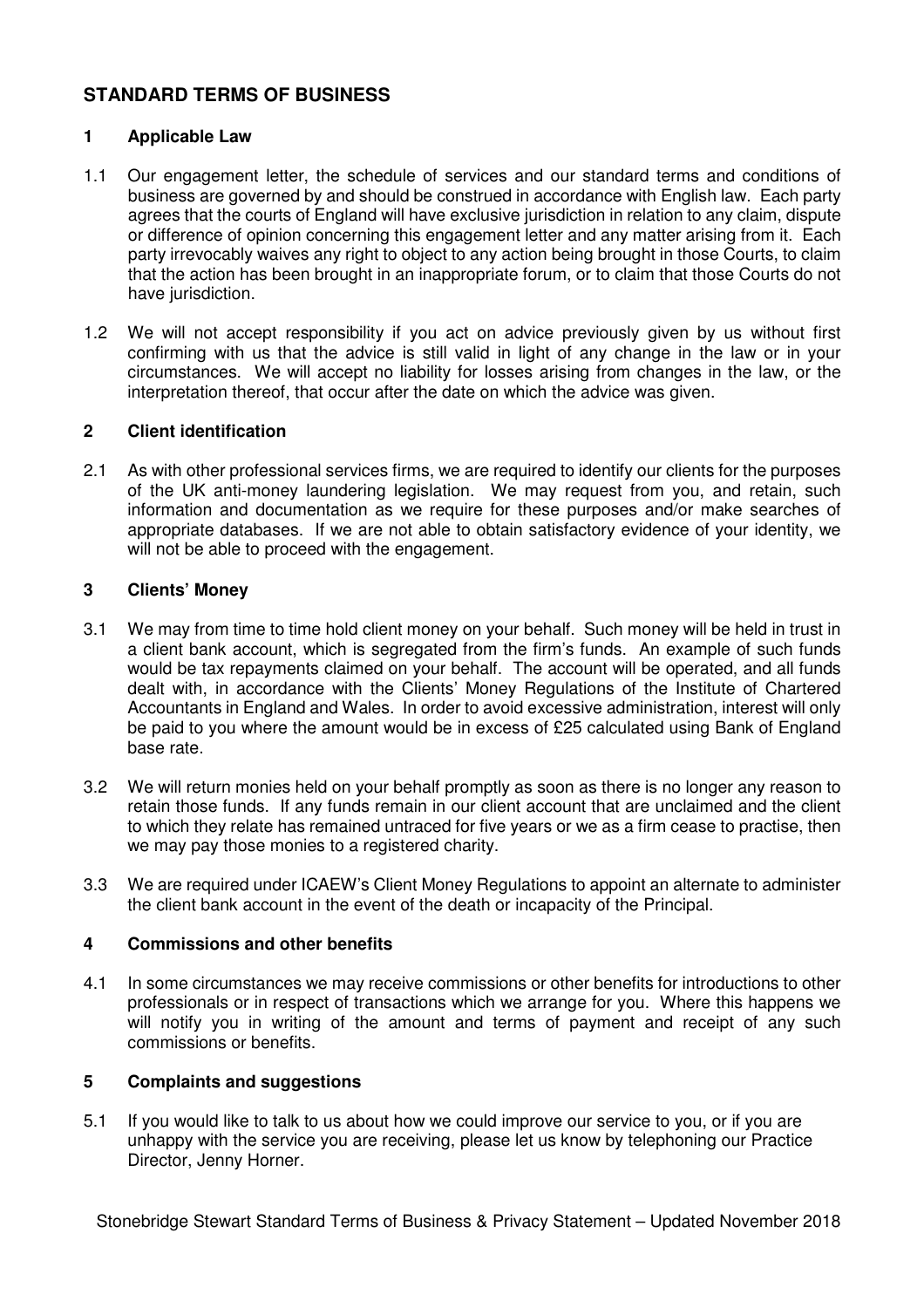- 5.2 We will carefully consider any complaint you may make about our service as soon as we receive it and do all we can to explain the position to you. If we do not answer your complaint to your satisfaction, you may of course take up the matter with our professional body, The Institute of Chartered Accountants in England and Wales.
- 5.3 In the unlikely event that we cannot meet our liabilities to you, you may be able to claim compensation under the Chartered Accountants' Compensation Scheme.

## **6 Confidentiality**

- 6.1 Communication between us is confidential and we shall take all reasonable steps to keep confidential your information except where we are required to disclose it by law, by regulatory bodies, by our insurers or as part of an external regulatory review. We may utilise the services of various third parties to assist in the work undertaken and we may make available to them confidential client information as necessary. Third parties may include organisations based locally and/or overseas.
- 6.2 You agree that, if we act for other clients who are or who become your competitors, to comply with our duty of confidentiality it will be sufficient for us to take such steps as we think appropriate to preserve the confidentiality of information given to us by you, both during and after this engagement. These may include taking the same or similar steps as we take in respect of the confidentiality of our own information.
- 6.3 In addition, if we act for other clients whose interests are or may be adverse to yours, we will manage the conflict by implementing additional safeguards to preserve confidentiality.
- 6.4 You agree that the effective implementation of such steps or safeguards as described above will provide adequate measures to avoid any real risk of confidentiality being impaired.
- 6.5 We may, on occasion, subcontract work on your affairs to other tax or accounting professionals. The subcontractors will be bound by our client confidentiality terms. You may additionally need to consider your data protection responsibilities.
- 6.6 If we use external or cloud-based systems, we will ensure confidentiality of your information is maintained.
- 6.7 All or any specialist third parties involved in your affairs will be bound by our client confidentiality terms.
- 6.8 Unless you inform us otherwise we will presume the right, for the purpose of training or for other business purpose, to mention the fact that you are a client. As stated above we will not disclose any confidential information.

### **7 Conflicts of interest**

- 7.1 We will inform you if we become aware of any conflict of interest in our relationship with you or in our relationship with you and another client unless we are unable to do so because of our confidentiality obligations. Where conflicts are identified which cannot be managed in a way that protects your interests then we regret that we will be unable to provide further services.
- 7.2 If there is a conflict of interest that is capable of being addressed successfully by the adoption of suitable safeguards to protect your interests then we will adopt those safeguards. In resolving the conflict, we would be guided by ICAEW's Code of Ethics, which can be viewed at icaew.com/en/membership/regulations-standards-and-guidance/ethics. Where possible this will be done on the basis of your informed consent. We reserve the right to provide services for other clients whose interests are not the same as yours or are adverse to yours subject of course to the obligations of confidentiality referred to above.

Stonebridge Stewart Standard Terms of Business & Privacy Statement – Updated November 2018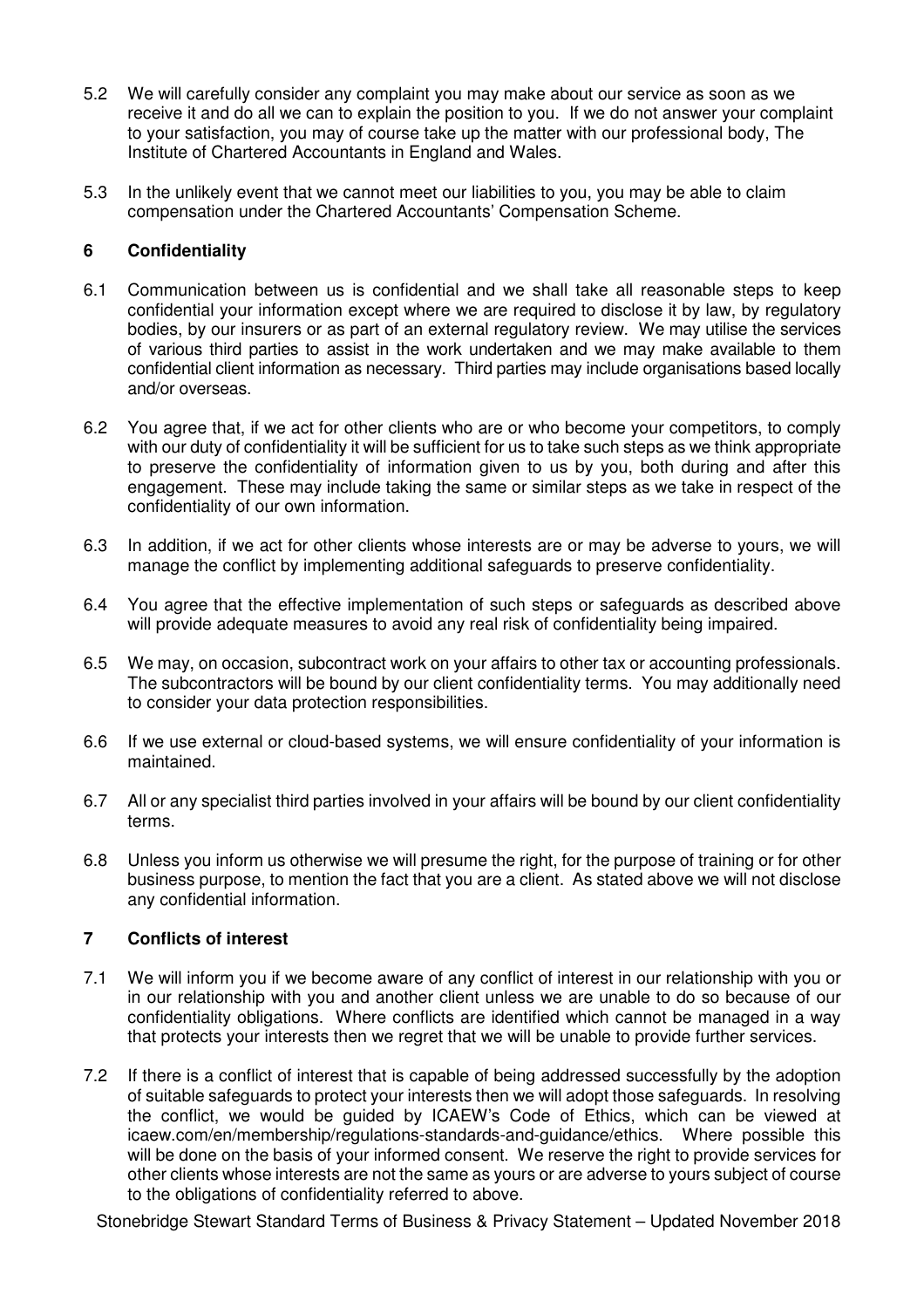# **8 Data Protection**

- 8.1 In this clause (8), the following definitions shall apply:
	- "Client personal data" means any personal data provided to us by you, or on your behalf, for the purpose of providing our services to you, pursuant to our engagement letter with you;
	- "Data protection legislation" means all applicable privacy and data protection legislation and regulations including PECR, the GDPR and any applicable national laws, regulations and secondary legislation in the UK relating to the processing of personal data and the privacy of electronic communications, as amended, replaced or updated from time to time;
	- "Controller", "data subject", "personal data" and "process" shall have the meanings given to them in the data protection legislation;
	- "GDPR" means the General Data Protection Regulation ((EU) 2016/679); and
	- "PECR" means the Privacy and Electronic Communications (EC Directive) Regulations 2003 (SI 2426/2003).
- 8.2 We shall each be considered an independent data controller in relation to the client personal data. Each of us will comply with all requirements and obligations applicable to us under the data protection legislation in respect of the client personal data.
- 8.3 You shall only disclose client personal data to us where:
	- You have provided the necessary information to the relevant data subjects regarding its use (and you may use or refer to our privacy notice available at the end of these Terms of Business and on our website – www.stonebridgestewart.co.uk.
	- You have a lawful basis upon which to do so which, in the absence of any other lawful basis, shall be with the relevant data subject's consent; and
	- You have complied with the necessary requirements under the data protection legislation to enable you to do so.
- 8.4 Should you require any further details regarding our treatment of personal data, please contact our Data Protection Point of Contact, Jenny Horner.
- 8.5 We shall only process the client personal data:
	- In order to provide our services to you and perform any other obligations in accordance with our engagement with you;
	- In order to comply with our legal or regulatory obligations; and
	- Where it is necessary for the purposes of our legitimate interests and those interests are not overridden by the data subjects' own privacy rights. Our privacy notice (available at the end of these Terms of Business and on our website) contains further details as to how we may process client personal data.
- 8.6 For the purpose of providing our services to you, pursuant to our engagement letter, we may disclose the client personal data to our regulatory bodies or other third parties (for example, our professional advisors or service providers). We will only disclose client personal data to a third party provided that the transfer is undertaken in compliance with the data protection legislation.
- 8.7 We shall maintain commercially reasonable and appropriate security measures, including administrative, physical and technical safeguards, to protect against unauthorised or unlawful processing of the client personal data and against accidental loss or destruction of, or damage to, the client personal data.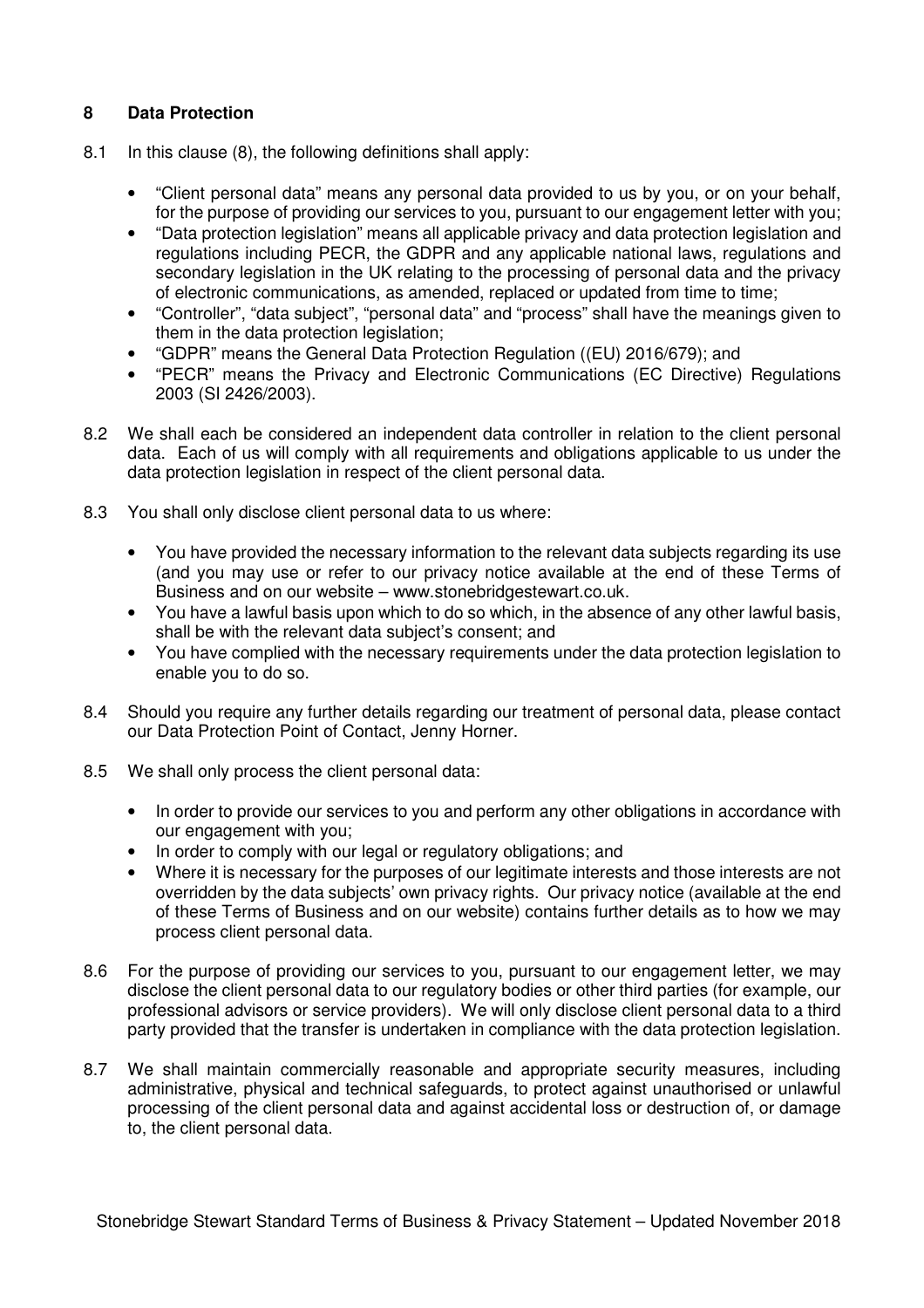- 8.8 In respect of the client personal data, provided that we are legally permitted to do so, we shall promptly notify you in the event that:
	- We receive a request, complaint or any adverse correspondence from or on behalf of a relevant data subject, to exercise their data subject rights under the data protection legislation or in respect of our processing of their personal data;
	- We are served with an information, enforcement or assessment notice (or any similar notices), or receive any other material communication in respect of our processing of the client personal data from a supervisory authority as defined in the data protection legislation (for example in the UK, the Information Commissioner's Officer); or
	- We reasonably believe that there has been any incident which resulted in the accidental or unauthorised access to, or destruction, loss, unauthorised disclosure or alteration of, the client data.
- 8.9 Upon the reasonable request of the other, we shall each co-operate with the other and take such reasonable commercial steps or provide such information as is necessary to enable each of us to comply with the data protection legislation in respect of the services provided to you in accordance with our engagement letter with you in relation to those services.

## **9 Disengagement**

9.1 Should we resign or be requested to resign we will normally issue a disengagement letter to ensure that our respective responsibilities are clear. Should we have no contact with you for a period of eighteen months or more we may issue to your last known address a disengagement letter and hence cease to act.

### **10 Electronic communication and online filing requirements**

- 10.1 Unless you instruct us otherwise we may communicate with you and undertake online filing of documents with third parties on your behalf by electronic means. Recipients are responsible for virus checking and other safeguards applying to electronic storage of data.
- 10.2 With electronic communication there is a risk of non-receipt, delayed receipt, inadvertent misdirection or interception by third parties. We use virus-scanning software to reduce the risk of viruses and similar damaging items being transmitted through electronic data. However electronic communication is not totally secure and we cannot be held responsible for damage or loss caused by viruses nor for communications which are corrupted or altered after despatch. Nor can we accept any liability for problems or accidental errors relating to this means of communication especially in relation to commercially sensitive material. These are risks to be borne in return for greater efficiency and lower costs. We do however take precautions to protect personal information by either sending it through our Secure Document Exchange or using password protected documents (attached to emails) wherever possible. If you do not wish to accept these risks please let us know and we will communicate by paper mail, other than where electronic submission is mandatory.
- 10.3 For the avoidance of doubt we will take responsibility for the electronic tagging and filing (iXBRL) of financial statements and corporation tax returns, if applicable to your affairs.
- 10.4 We will also use your email address to send you our newsletter and access our Secure Document Exchange via our website. It is in your legitimate interest to transfer documents safely and for us to be able to keep you up-to-date.
- 10.5 Any communication by us with you sent through the post system is deemed to arrive at your postal address two working days after the day that the document was sent.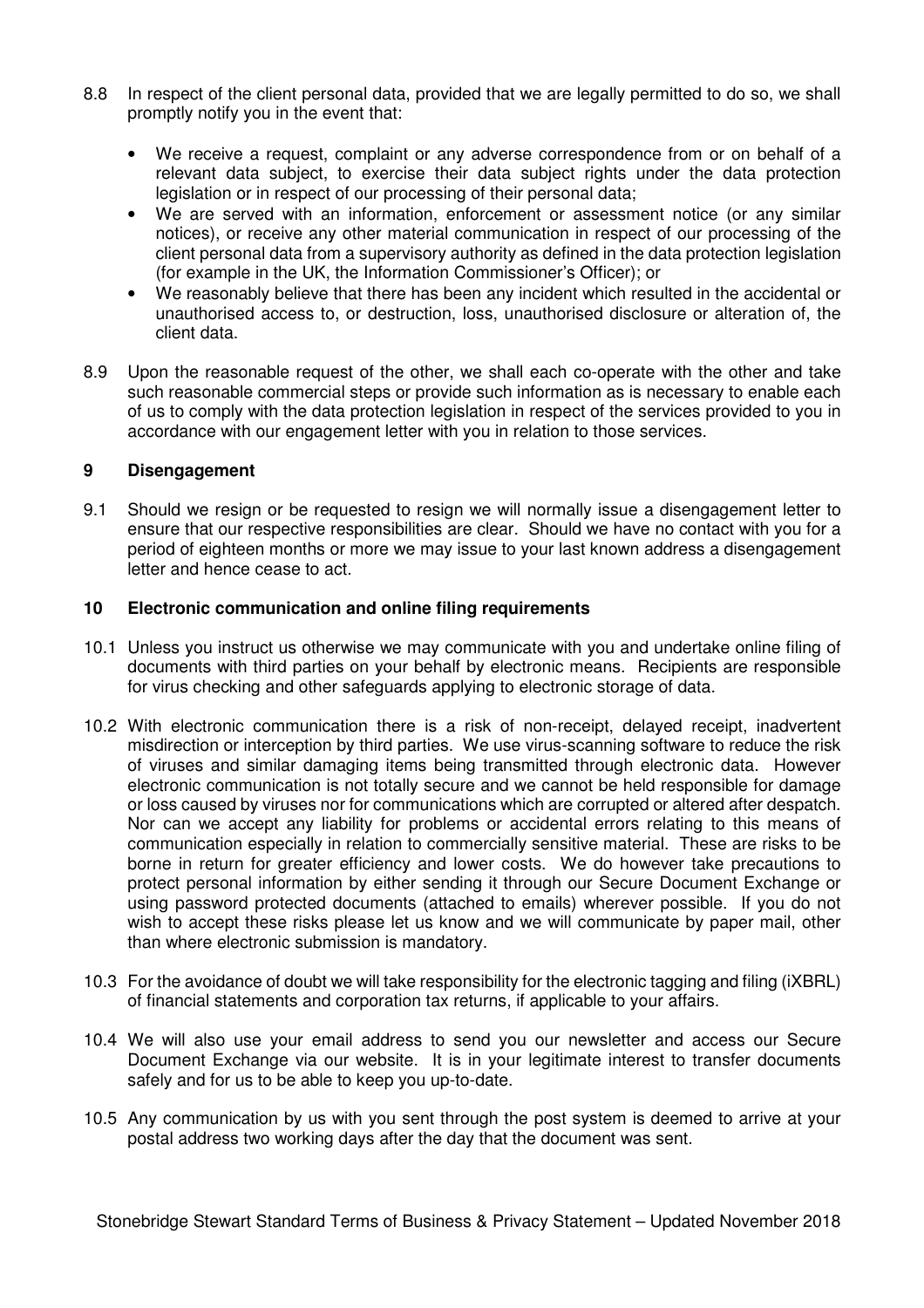#### **11 Fees and payment terms**

- 11.1 Our fees may depend not only upon the time spent on your affairs but also on the level of skill and responsibility and the importance and value of the advice that we provide, as well as the level of risk.
- 11.2 If we provide you with an estimate of our fees for any specific work, then the estimate will be an approximation rather than a contractually binding amount unless we specifically state that that will be the case.
- 11.3 Where requested we may indicate a fixed fee for the provision of specific services or an indicative range of fees for a particular assignment. It is not our practice to identify fixed fees for more than a year ahead as such fee quotes need to be reviewed in the light of events. If it becomes apparent to us, due to unforeseen circumstances, that a fee quote is inadequate, we reserve the right to notify you of a revised figure or range and to seek your agreement thereto.
- 11.4 In some cases, you may be entitled to assistance with your professional fees, particularly in relation to an investigation into your affairs by HM Revenue & Customs. Assistance may be provided through insurance policies you hold or via membership of a professional or trade body. Other than where such cover was arranged by or through ourselves you will need to advise us of any such insurance cover that you have. You will remain liable for our fees regardless of whether all or part are liable to be paid by your insurers.
- 11.5 Our invoices are due for payment upon presentation. Our fees are exclusive of VAT which will be added where it is chargeable. Any disbursements we incur on your behalf and expenses incurred in the course of carrying out our work for you will be added to our invoices where appropriate.
- 11.6 Unless otherwise agreed to the contrary, our fees do not include the costs of any third party, counsel or other professional fees. Should these costs be incurred to fulfil our engagement then such necessary additional charges may be payable by you.
- 11.7 We reserve the right to charge interest on late paid invoices at the rate of 8% above bank base rates under the Late Payment of Commercial Debts (Interest) Act 1998. We also reserve the right to suspend our services or to cease to act for you on giving written notice if payment of any fees is unduly delayed. We intend to exercise these rights only where it is fair and reasonable to do so.
- 11.8 If you do not accept that an invoiced fee is fair and reasonable you must notify us within 21 days of receipt, failing which you will be deemed to have accepted that payment is due.
- 11.9 If a client company, trust or other entity is unable or unwilling to settle our fees we reserve the right to seek payment from the individual giving us instructions on behalf of the client and you agree that we shall be entitled to enforce any sums due.

## **12 Implementation**

12.1 We will only assist with implementation of our advice if specifically instructed and agreed in writing.

#### **13 Intellectual property rights and use of our name**

13.1 We will retain all intellectual property rights in any document prepared by us during the course of carrying out the engagement save where the law specifically provides otherwise.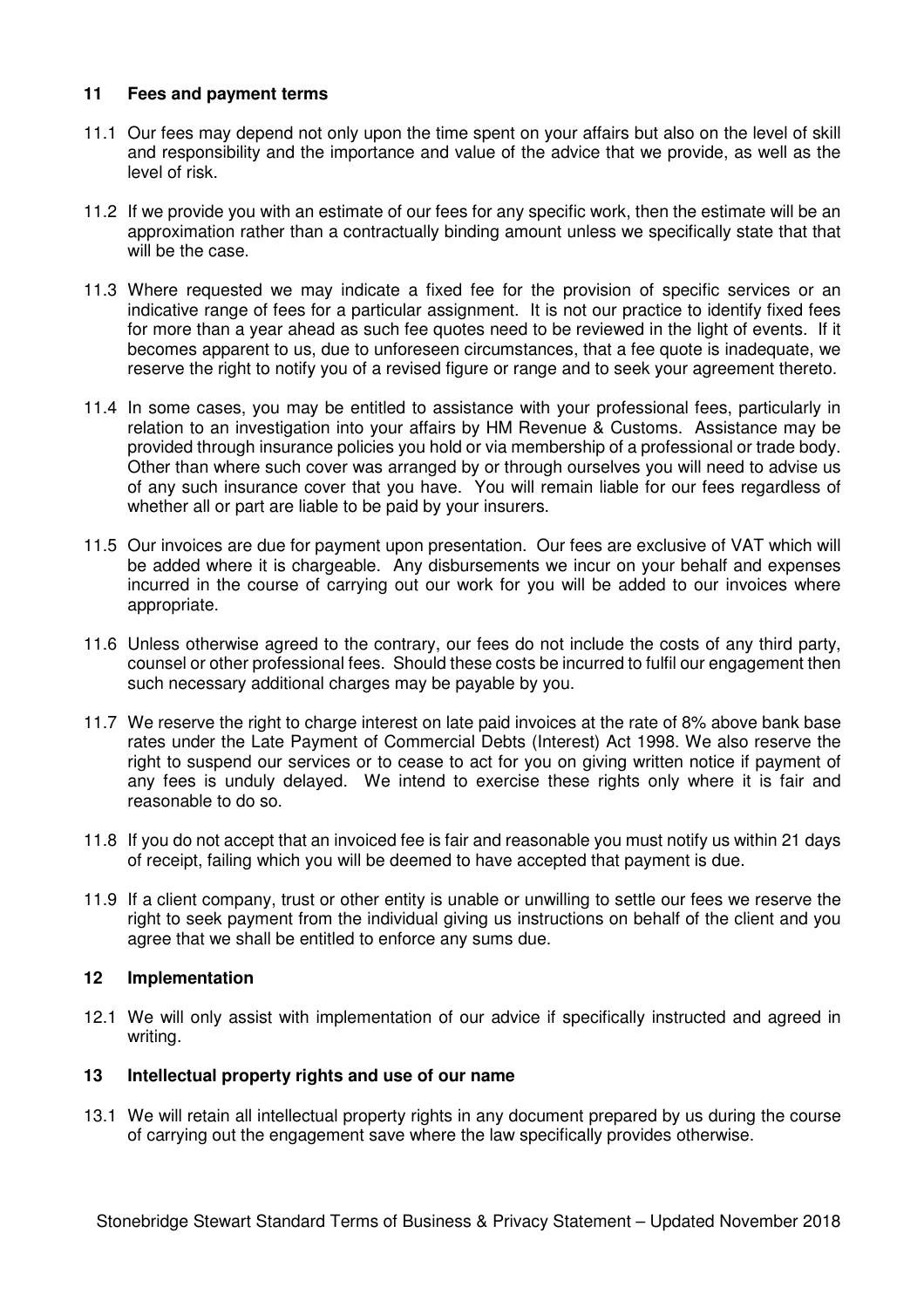13.2 You are not permitted to use our name in any statement or document you may issue unless our prior written consent has been obtained. The only exception to this restriction would be statements or documents that, in accordance with applicable law, are to be made public.

### **14 Internal disputes within a client**

14.1 If we become aware of a dispute between the parties who own or are in some way involved in the ownership and management of the business, it should be noted that our client is the business and we would not provide information or services to one party without the express knowledge and permission of all parties. Unless otherwise agreed by all parties we will continue to supply information to the normal place of business for the attention of the directors or proprietors. If conflicting advice, information or instructions are received from different principals in the business we will refer the matter back to the board of directors or the partnership and take no further action until the board or partnership has agreed the action to be taken.

### **15 Interpretation**

15.1 If any provision of our engagement letter, enclosed schedules or these terms of business is held to be void, then that provision will be deemed not to form part of the contract. In the event of any conflict between these terms of business and the engagement letter or appendices, the relevant provision in the engagement letter or schedules will take precedence.

## **16 Investment advice**

- 16.1 Investment business is regulated by the Financial Services and Markets Act 2000. If, during the provision of professional services to you, you need advice on investments, we may have to refer you to someone who is authorised by the Financial Conduct Authority, as we are not. However, as we are licensed by the Institute of Chartered Accountants in England and Wales, we may be able to provide certain investment services where these are complementary to or arise out of the professional services we are providing to you.
- 16.2 Should we introduce you to an authorised professional third party (PTP), the PTP will take full responsibility for all aspects of compliance under any regulations required by the Financial Services and Markets Act 2000. We will act as introducers and are not authorised to offer alternative advice. As a result of our introducing you to a PTP we may receive commission. It is our policy as a firm to remit such commission to you, less a charge for work carried out assisting the adviser and yourself with tax or other factual information and support.

### **17 Lien**

17.1 Insofar as we are permitted to so by law or professional guidelines, we reserve the right to exercise a lien over all funds, documents and records in our possession relating to all engagements for you until all outstanding fees and disbursements are paid in full.

# **18 Limitation of liability**

18.1 We will provide our services with reasonable care and skill. Our liability to you is limited to losses, damages, costs and expenses caused by our negligence or wilful default.

# **Exclusion of liability for loss caused by others**

18.2 We will not be liable if such losses, penalties, surcharges, interest or additional tax liabilities are due to the acts or omissions of any other person or due to the provision to us of incomplete, misleading or false information or if they are due to a failure to act on our advice or a failure to provide us with relevant information.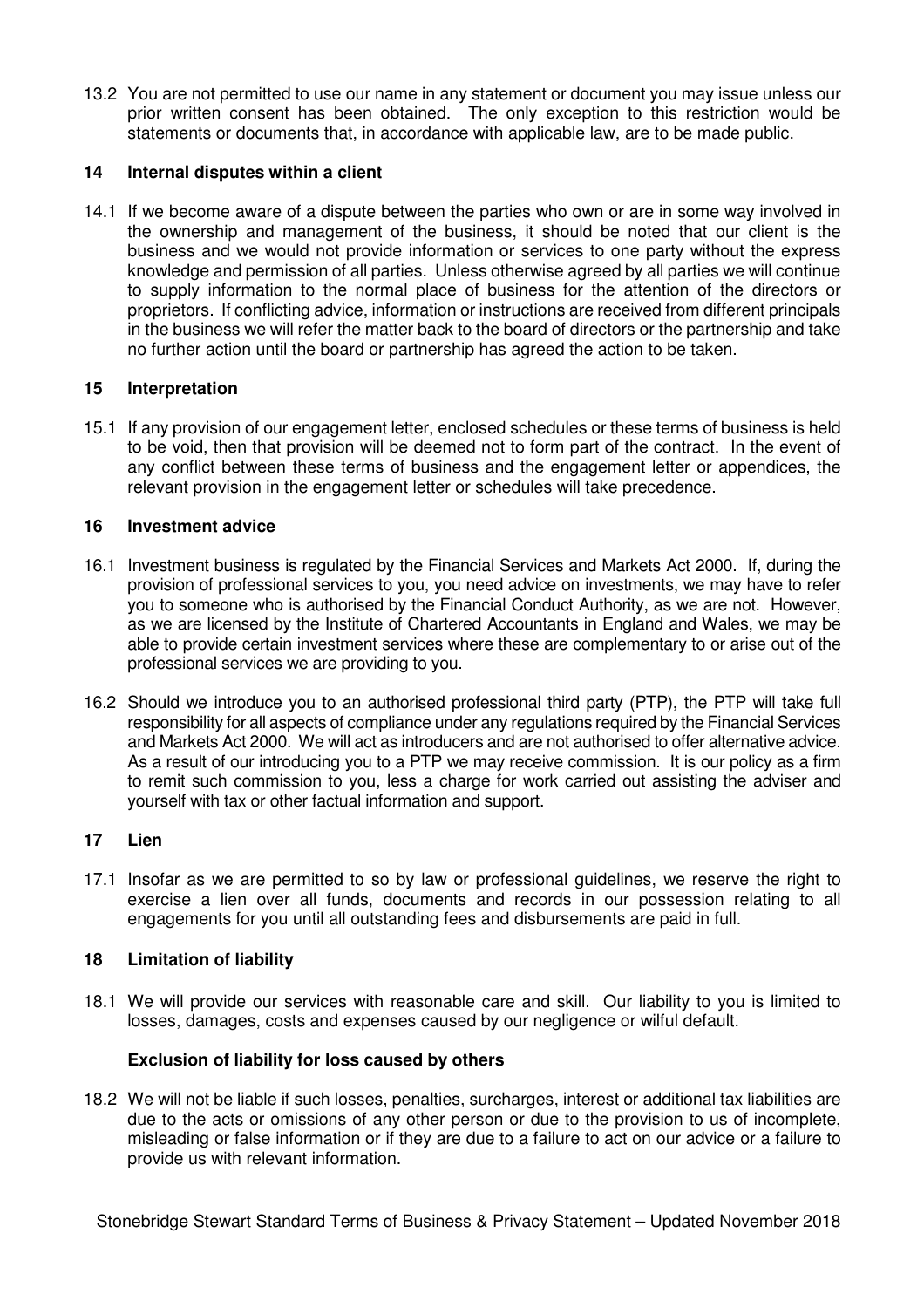## **Exclusion of liability in relation to circumstances beyond our control**

18.3 We will not be liable to you for any delay or failure to perform our obligations under this engagement letter if the delay or failure is caused by circumstances outside our reasonable control.

## **Exclusion of liability relating to the discovery of fraud etc**

- 18.4 We will not be responsible or liable for any loss, damage or expense incurred or sustained if information material to the service we are providing is withheld or concealed from us or misrepresented to us. This applies equally to fraudulent acts, misrepresentation or wilful default on the part of any party to the transaction and their directors, officers, employees, agents or advisers.
- 18.5 This exclusion shall not apply where such misrepresentation, withholding or concealment is or should (in carrying out the procedures which we have agreed to perform with reasonable care and skill) have been evident to us without further enquiry.

#### **Indemnity of unauthorised disclosure**

18.6 You agree to indemnify us and our agents in respect of any claim (including any claim for negligence) arising out of any unauthorised disclosure by you or by any person for whom you are responsible of our advice and opinions, whether in writing or otherwise. This indemnity will extend to the cost of defending any such claim, including payment at our usual rates for the time that we spend in defending it.

#### **19 Limitation of Third Party rights**

19.1 The advice and information we provide to you as part of our service is for your sole use and not for any third party to whom you may communicate it unless we have expressly agreed in the engagement letter that a specified third party may rely on our work. We accept no responsibility to third parties, including any group company to whom the engagement letter is not addressed, for any advice, information or material produced as part of our work for you which you make available to them. A party to this agreement is the only person who has the right to enforce any of its terms, and no rights or benefits are conferred to any third party under the Contracts (Rights of Third Parties) Act 1999.

### **20 Money Laundering**

- 20.1 In common with all accountancy and legal practices the firm is required by the Proceeds of Crime Act 2002 and the Money Laundering Regulations 2007 to:
	- maintain identification procedures for all new clients;
	- maintain records of identification evidence obtained, and
	- report, in accordance with the relevant legislation and regulations.
- 20.2 A duty under section 330 of the Proceeds of Crime Act 2002 (POCA) is imposed upon us to report to the Serious Organised Crime Agency (SOCA) if we know, or have reasonable cause to suspect, that you, or anyone connected with your business, are or have been involved in money laundering. Failure on our part to make a report where we have knowledge or reasonable grounds for suspicion constitutes a criminal offence.
- 20.3 The offence of money laundering is defined in the POCA and includes concealing, converting, using or processing the benefits of any activity that constitutes a criminal offence in the UK. It also includes involvement in any arrangement that facilitates the acquisition, retention, use or control of such benefit.

Stonebridge Stewart Standard Terms of Business & Privacy Statement – Updated November 2018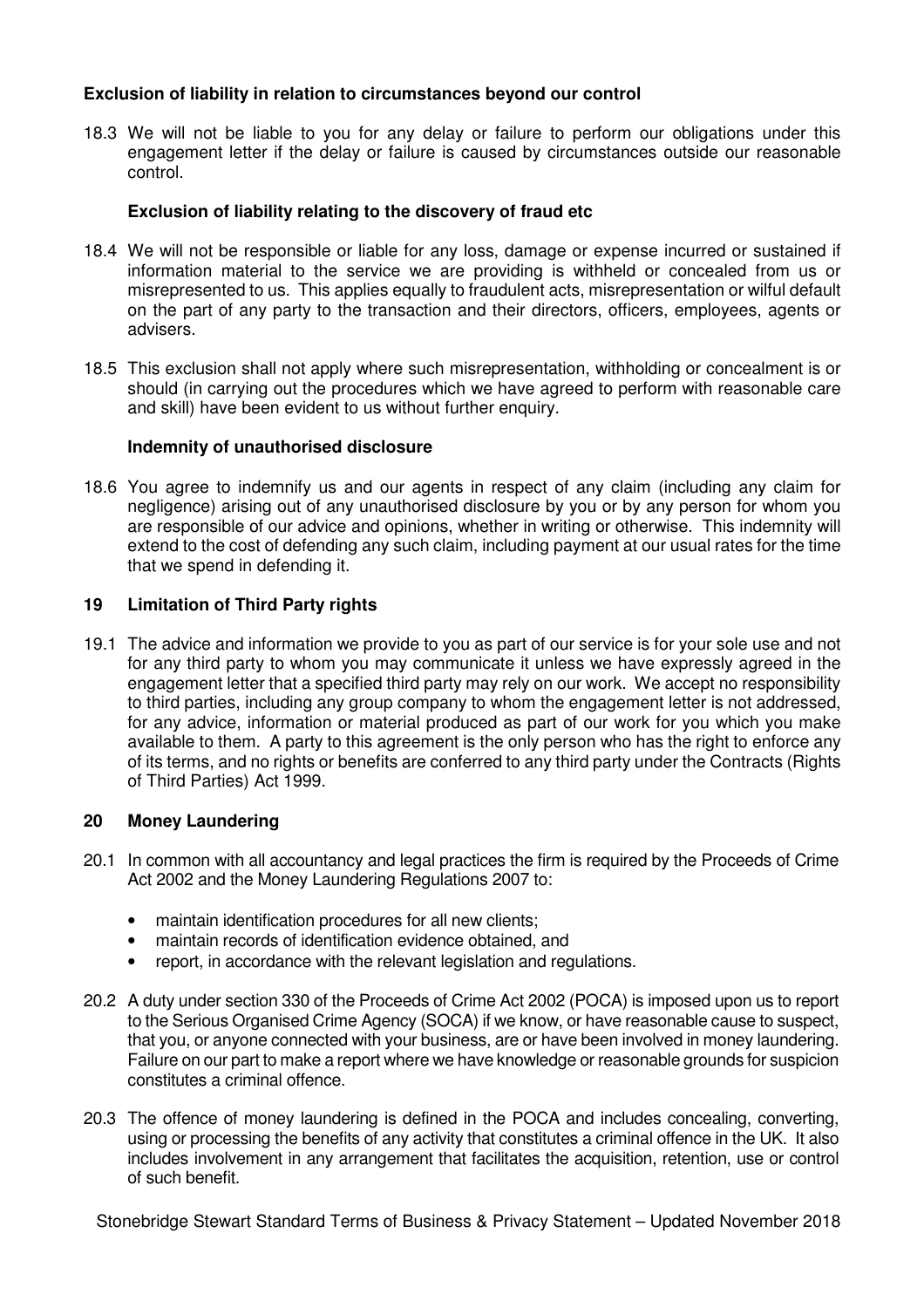- 20.4 The law obliges us to report any suspicion of money laundering to SOCA without your knowledge or consent. We may commit a criminal offence of tipping off if we were to inform you that a report had been made. As a result, neither the firm's principals nor staff may enter into any correspondence or discussion with you regarding such matters.
- 20.5 We are not obliged to undertake work for the sole purpose of identifying suspicions of money laundering.

## **21 Period of engagement and termination**

- 21.1 Unless otherwise agreed in the engagement letter, our work will begin when we receive your implicit or explicit acceptance of that letter. Except as stated in that letter we will not be responsible for periods before that date.
- 21.2 Each of us may terminate this agreement by giving not less than 21 days' notice in writing to the other party except where you fail to cooperate with us or we have reason to believe that you have provided us or HM Revenue & Customs with misleading information, in which case we may terminate this agreement immediately. Termination will be without prejudice to any rights that may have accrued to either of us prior to termination.
- 21.3 We reserve the right to terminate the engagement between us with immediate effect in the event of: your insolvency, bankruptcy or other arrangement being reached with creditors; an independence issue or change in the law which means we can no longer act; failure to pay our fees by the due dates; or either party being in breach of their obligations if this is not corrected within 30 days of being asked to do so.
- 21.4 In the event of termination of this contract, we will endeavour to agree with you the arrangements for the completion of work in progress at that time, unless we are required for legal or regulatory reasons to cease work immediately. In that event, we shall not be required to carry out further work and shall not be responsible or liable for any consequences arising from termination.

### **22 Professional Indemnity Insurance**

22.1 In accordance with the Institute of Chartered Accountants in England and Wales disclosure requirements of the Provision of Services Regulations 2009, we hold professional indemnity insurance with the following company:

Royal & Sun Alliance plc, Leadenhall Court,1 Leadenhall Street, London EC3V 1PP.

# **23 Professional rules and statutory obligations**

23.1 We will observe and act in accordance with the bye-laws, regulations and ethical guidelines of the Institute of Chartered Accountants in England and Wales and will accept instructions to act for you on this basis. In particular you give us the authority to correct errors made by HM Revenue & Customs where we become aware of them. We will not be liable for any loss, damage or cost arising from our compliance with statutory or regulatory obligations. You can see copies of these requirements at www.icaew.com/en/members/regulations-standards-andguidance.

### **24 Quality Control**

24.1 As part of our ongoing commitment to providing a quality service, our files are periodically reviewed by an independent regulatory or quality control body. These reviewers are highly experienced professionals and are bound by the same rules for confidentiality as our Principal and staff.

Stonebridge Stewart Standard Terms of Business & Privacy Statement – Updated November 2018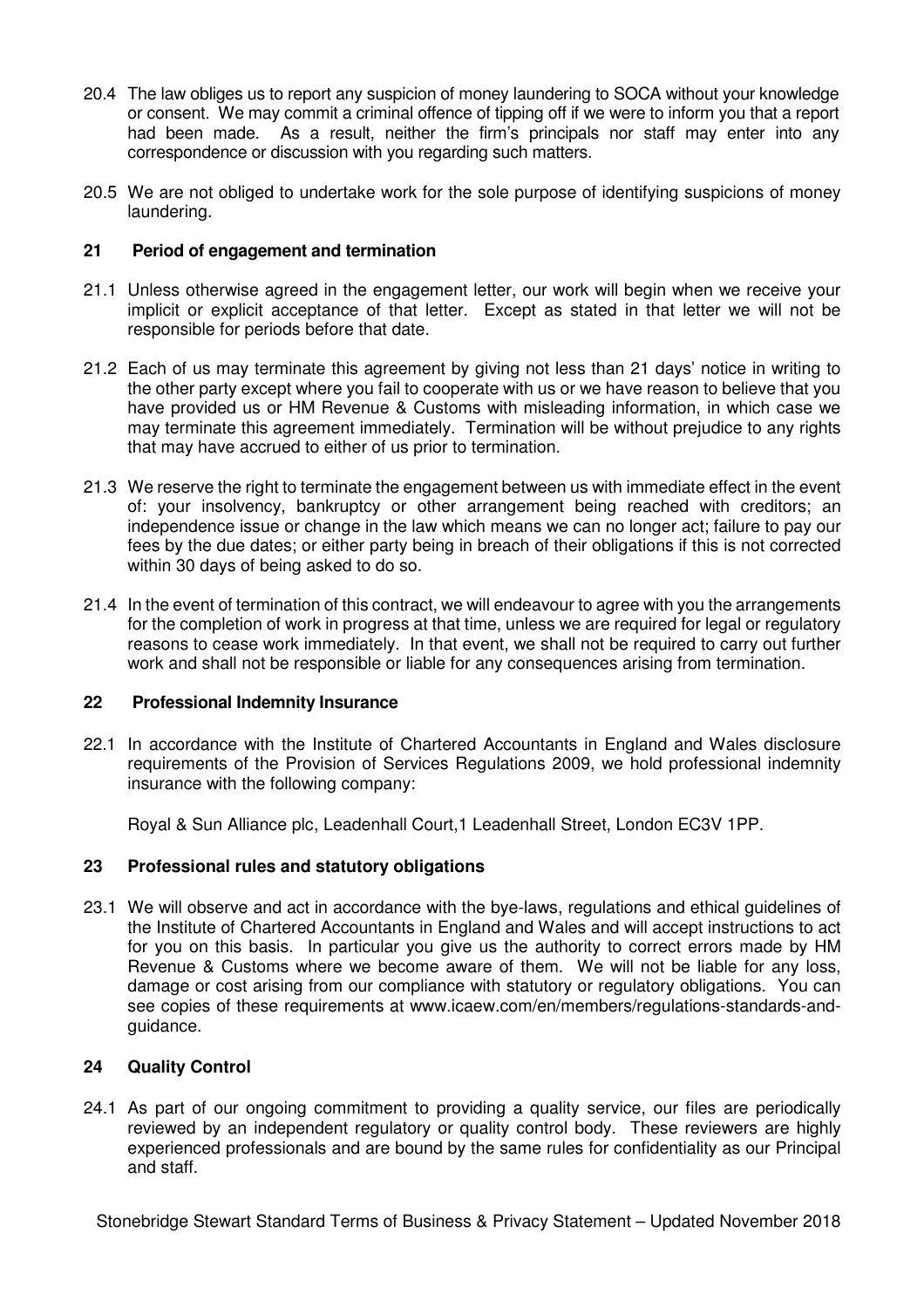24.2 When dealing with HMRC on your behalf we are required to be honest and to take reasonable care to ensure that your Returns are correct. To enable us to do this, you are required to be honest with us and to provide us with all necessary information in a timely manner. For more information about "Your Charter" for your dealings with HMRC, visit www.gov.uk/government/publications/your-charter. To the best of our abilities, we will ensure that HMRC meet their side of the Charter in their dealings with you.

### **25 Reliance on advice**

25.1 We will endeavour to record all advice on important matters in writing. Advice given orally is not intended to be relied upon unless confirmed in writing. Therefore, if we provide oral advice (for example during the course of a meeting or a telephone conversation) and you wish to be able to rely on that advice, you must ask for the advice to be confirmed by us in writing.

## **26 Retention of papers**

26.1 You have a legal responsibility to retain documents and records relevant to your financial affairs. During the course of our work we may collect information from you and others relevant to your tax and financial affairs. We will return any original documents to you if requested. Documents and records relevant to your tax affairs are required by law to be retained as follows:

Individuals, trustees and partnerships:

- with trading or rental income: 5 years and 10 months after the end of the tax year;
- otherwise: 22 months after the end of the tax year;

Companies, limited liability partnerships and other corporate entities:

- 6 years from the end of the accounting period.
- 26.2 Whilst certain documents may legally belong to you we may destroy correspondence and other papers that we store, electronically or otherwise, which are more than seven years old. You must tell us if you require the return or retention of any specific documents for a longer period.

### **27 Sole Practitioner Alternative Arrangements**

27.1 If for any reason, Steve Lawrence as a Sole Practitioner and Principal of Stonebridge Stewart, is unable to run the practice, arrangements have been made for the continuation of services to clients.

### **28 Tax Credit**

28.1 If we agree to advise you on tax credits we will issue a separate letter or schedule to cover this area. Tax credits are, in effect, a social security benefit. Your entitlement or otherwise will depend not only on your own circumstances but also those of your household and we would require all relevant information to advise in this regard.

### **29 Timing of our services**

29.1 If you provide us with all information and explanations on a timely basis in accordance with our requirements, we will plan to undertake the work within a reasonable period of time in order to meet any regulatory deadlines. However, failure to complete our services prior to any such regulatory deadline would not, of itself, mean that we are liable for any penalty or additional costs arising.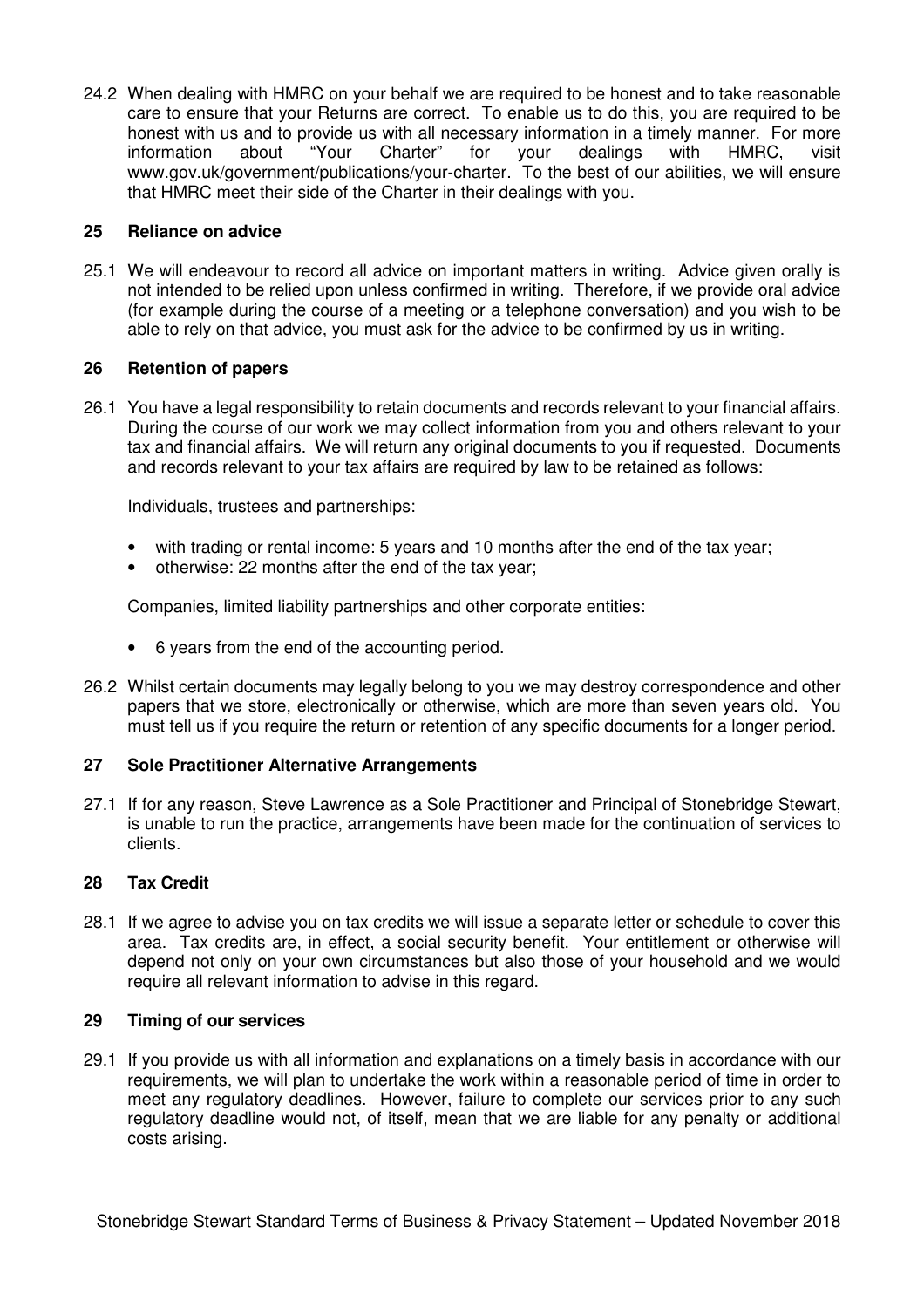# **PRIVACY NOTICE**

## **1 Purpose of this notice**

This notice describes how we collect and use personal data about you, in accordance with the General Data Protection Regulation (GDPR), the Data Protection Act [1998 OR 2018] and any other national implementing laws, regulations and secondary legislation, as amended or updated from time to time, in the UK ('Data Protection Legislation').

Please read the following carefully to understand our practices regarding your personal data and how we will treat it.

# **2 About us**

Stonebridge Stewart are a chartered accountancy and tax advisory firm and our registered office is at Daryl House, 76a Pensby Road, Heswall, Wirral CH60 7RF.

For the purpose of the Data Protection Legislation and this notice, we are the 'data controller'. This means that we are responsible for deciding how we hold and use personal data about you. We are required under the Data Protection Legislation to notify you of the information contained in this privacy notice.

We have appointed a Data Protection Point of Contact who is responsible for assisting you with enquiries in relation to this privacy notice or our treatment of your personal data. Should you wish to contact our Data Protection Point of Contact you can do so using the contact details noted at paragraph 12 (Contact Us), below.

### **3 How we may collect your personal data**

We obtain personal data about you, for example, when:

- You request a proposal from us in respect of the services we provide;
- Our clients engage us to provide our services and also during the provision of those services;
- You contact us by email, telephone or post (for example when you have a query about our services); or
- From third parties and/or publicly available resources (for example, from your employer or from Companies House).

### **4 The kind of information we hold about you**

The information we hold about you may include the following:

- Your personal details (such as your name and address);
- Details of contact we have had with you in relation to the provision, or the proposed provision, of our services;
- Details of any services you have received from us;
- Our correspondence and communications with you;
- Information about any complaints and enquiries you make to us;
- Information from research, surveys and marketing activities;
- Information we receive from other sources, such as publicly available information, information provided by your employer or information from our member network firms.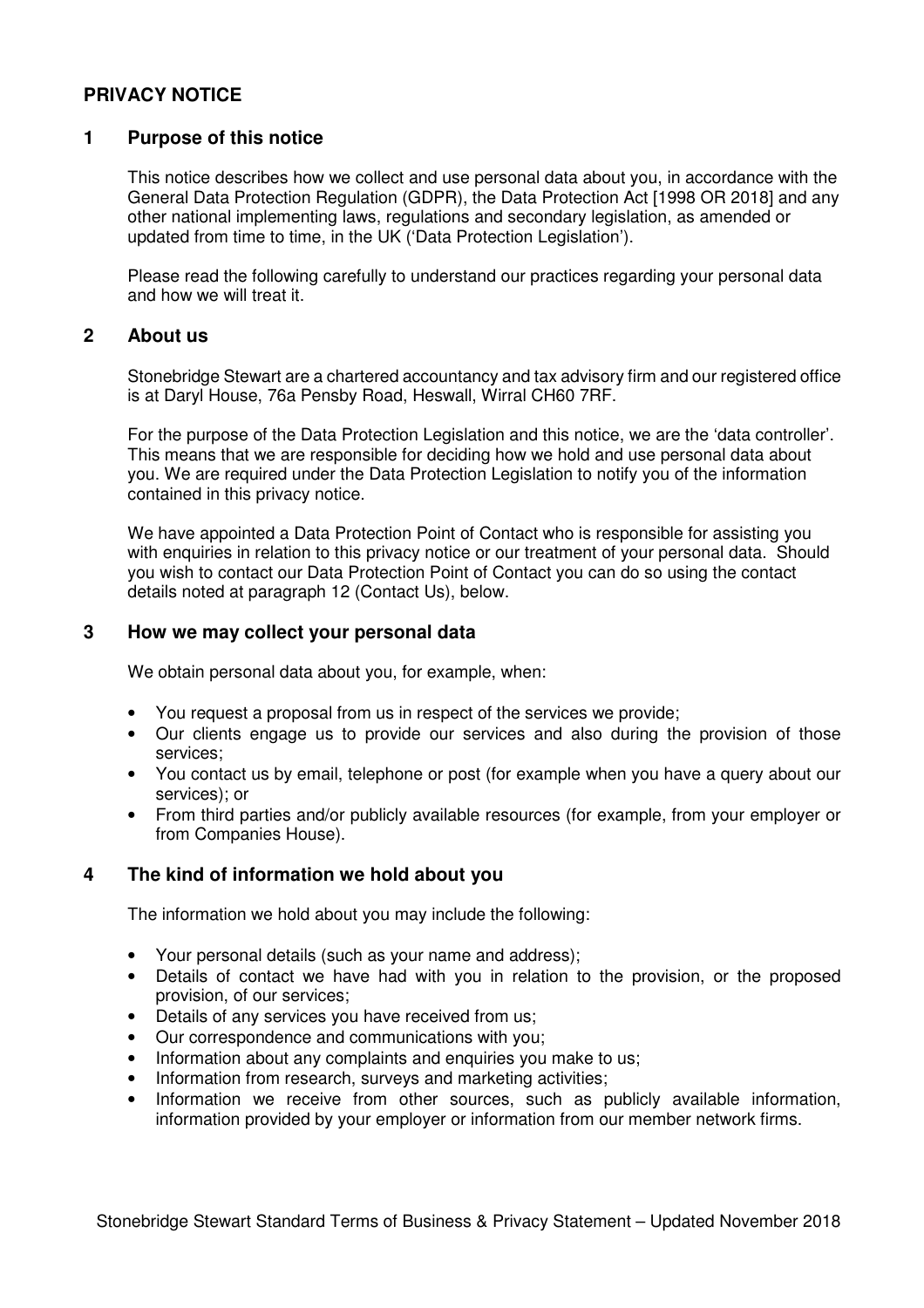# **5 How we use personal data we hold about you**

We may process your personal data for purposes necessary for the performance of our contract with you (your employer or our clients) and to comply with our legal obligations.

We may process your personal data for the purposes necessary for the performance of our contract with our clients. This may include processing your personal data where you are an employee, subcontractor, supplier or customer of our client.

We may process your personal data for the purposes of our own legitimate interests provided that those interests do not override any of your own interests, rights and freedoms which require the protection of personal data. This includes processing for marketing, business development, statistical and management purposes.

We may process your personal data for certain additional purposes with your consent, and in these limited circumstances where your consent is required for the processing of your personal data then you have the right to withdraw your consent to processing for such specific purposes.

Please note that we may process your personal data for more than one lawful basis depending on the specific purpose for which we are using your data.

#### **Situations in which we will use your personal data**

We may use your personal data in order to:

- Carry out our obligations arising from any agreements entered into between you (or your employer or our clients) and us (which will most usually be for the provision of our services);
- Carry out our obligations arising from any agreements entered into between our clients and us (which will most usually be for the provision of our services) where you may be a subcontractor, supplier or customer of our client;
- Provide you with information related to our services and our events and activities that you request from us or which we feel may interest you, provided you have consented to be contacted for such purposes;
- seek your thoughts and opinions on the services we provide; and
- notify you about any changes to our services.

In some circumstances we may anonymise or pseudonymise the personal data so that it can no longer be associated with you, in which case we may use it without further notice to you.

If you refuse to provide us with certain information when requested, we may not be able to perform the contract we have entered into with you. Alternatively, we may be unable to comply with our legal or regulatory obligations.

We may also process your personal data without your knowledge or consent, in accordance with this notice, where we are legally required or permitted to do so.

#### **Data retention**

We will only retain your personal data for as long as is necessary to fulfil the purposes for which it is collected.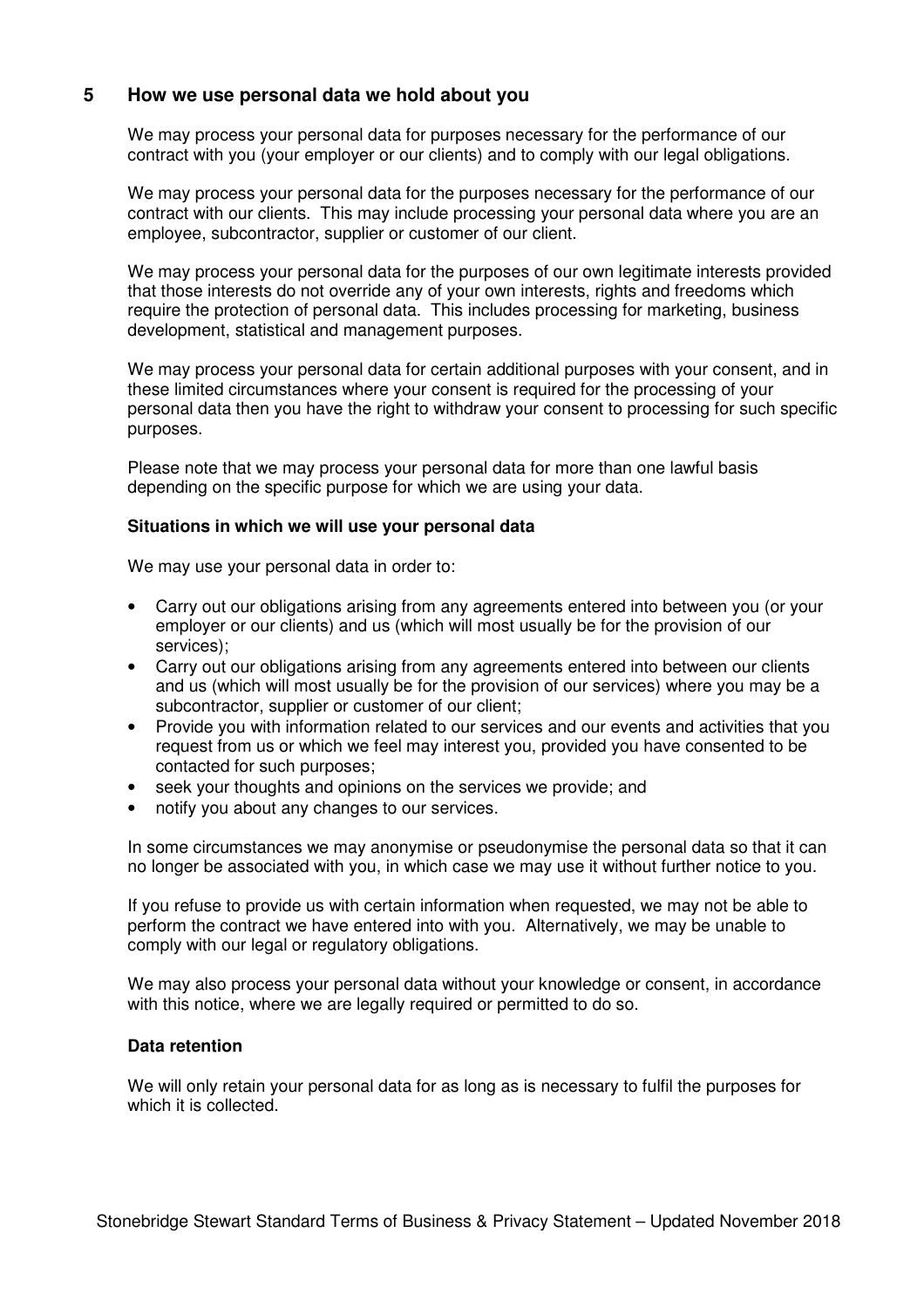When assessing what retention period is appropriate for your personal data, we take into consideration:

- the requirements of our business and the services provided;
- any statutory or legal obligations;
- the purposes for which we originally collected the personal data;
- the lawful grounds on which we based our processing;
- the types of personal data we have collected;
- the amount and categories of your personal data; and
- whether the purpose of the processing could reasonably be fulfilled by other means.

#### **Change of purpose**

Where we need to use your personal data for another reason, other than for the purpose for which we collected it, we will only use your personal data where that reason is compatible with the original purpose.

Should it be necessary to use your personal data for a new purpose, we will notify you and communicate the legal basis which allows us to do so before starting any new processing.

### **6 Data sharing**

#### **Why might you share my personal data with third parties?**

We will share your personal data with third parties where we are required by law, where it is necessary to administer the relationship between us or where we have another legitimate interest in doing so.

#### **Which third-party service providers process my personal data?**

"Third parties" includes third-party service providers. The following activities are carried out by third-party service providers: IT and cloud services, professional advisory services, administration services, marketing services and banking services.

All of our third-party service providers are required to take commercially reasonable and appropriate security measures to protect your personal data. We only permit our third-party service providers to process your personal data for specified purposes and in accordance with our instructions.

#### **What about other third parties?**

We may share your personal data with other third parties, for example in the context of the possible sale or restructuring of the business. We may also need to share your personal data with a regulator or to otherwise comply with the law.

### **7 Transferring personal data outside the European Economic Area (EEA)**

We will not transfer the personal data we collect about you outside of the EEA.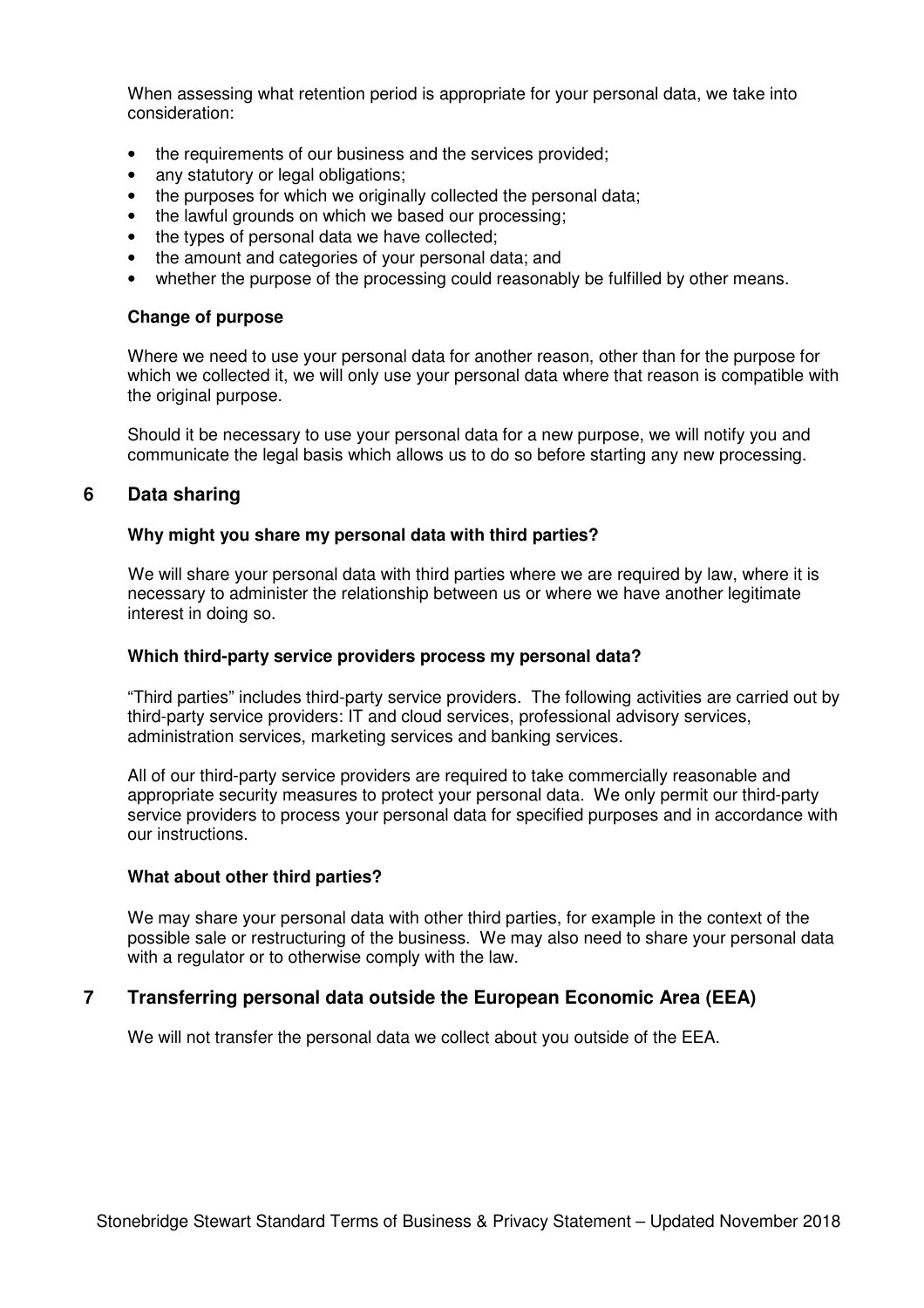# **8 Data security**

We have put in place commercially reasonable and appropriate security measures to prevent your personal data from being accidentally lost, used or accessed in an unauthorised way, altered or disclosed. In addition, we limit access to your personal data to those employees, agents, contractors and other third parties who have a business need to know. They will only process your personal data on our instructions and they are subject to a duty of confidentiality.

We have put in place procedures to deal with any suspected data security breach and will notify you and any applicable regulator of a suspected breach where we are legally required to do so.

# **9 Rights of access, correction, erasure and restriction**

### **Your duty to inform us of any changes**

It is important that the personal data we hold about you is accurate and current. Should your personal information change, please notify us of any changes of which we need to be made aware by contacting us, using the contact details below.

### **Your rights in connection with personal data**

Under certain circumstances, by law you have the right to:

- Request access to your personal data. This enables you to receive details of the personal data we hold about you and to check that we are processing it lawfully.
- Request correction of the personal data that we hold about you.
- Request erasure of your personal data. This enables you to ask us to delete or remove personal data where there is no good reason for us continuing to process it. You also have the right to ask us to delete or remove your personal data where you have exercised your right to object to processing (see below).
- Object to processing of your personal data where we are relying on a legitimate interest (or those of a third party) and there is something about your particular situation which makes you want to object to processing on this basis. You also have the right to object where we are processing your personal information for direct marketing purposes.
- Request the restriction of processing of your personal data. This enables you to ask us to suspend the processing of personal data about you, for example if you want us to establish its accuracy or the reason for processing it.
- Request the transfer of your personal data to you or another data controller if the processing is based on consent, carried out by automated means and this is technically feasible.

If you want to exercise any of the above rights, please email our Data Protection Point of Contact - jenny.horner@stonebridgestewart.co.uk.

You will not have to pay a fee to access your personal data (or to exercise any of the other rights). However, we may charge a reasonable fee if your request for access is clearly unfounded or excessive. Alternatively, we may refuse to comply with the request in such circumstances.

We may need to request specific information from you to help us confirm your identity and ensure your right to access the information (or to exercise any of your other rights). This is another appropriate security measure to ensure that personal information is not disclosed to any person who has no right to receive it.